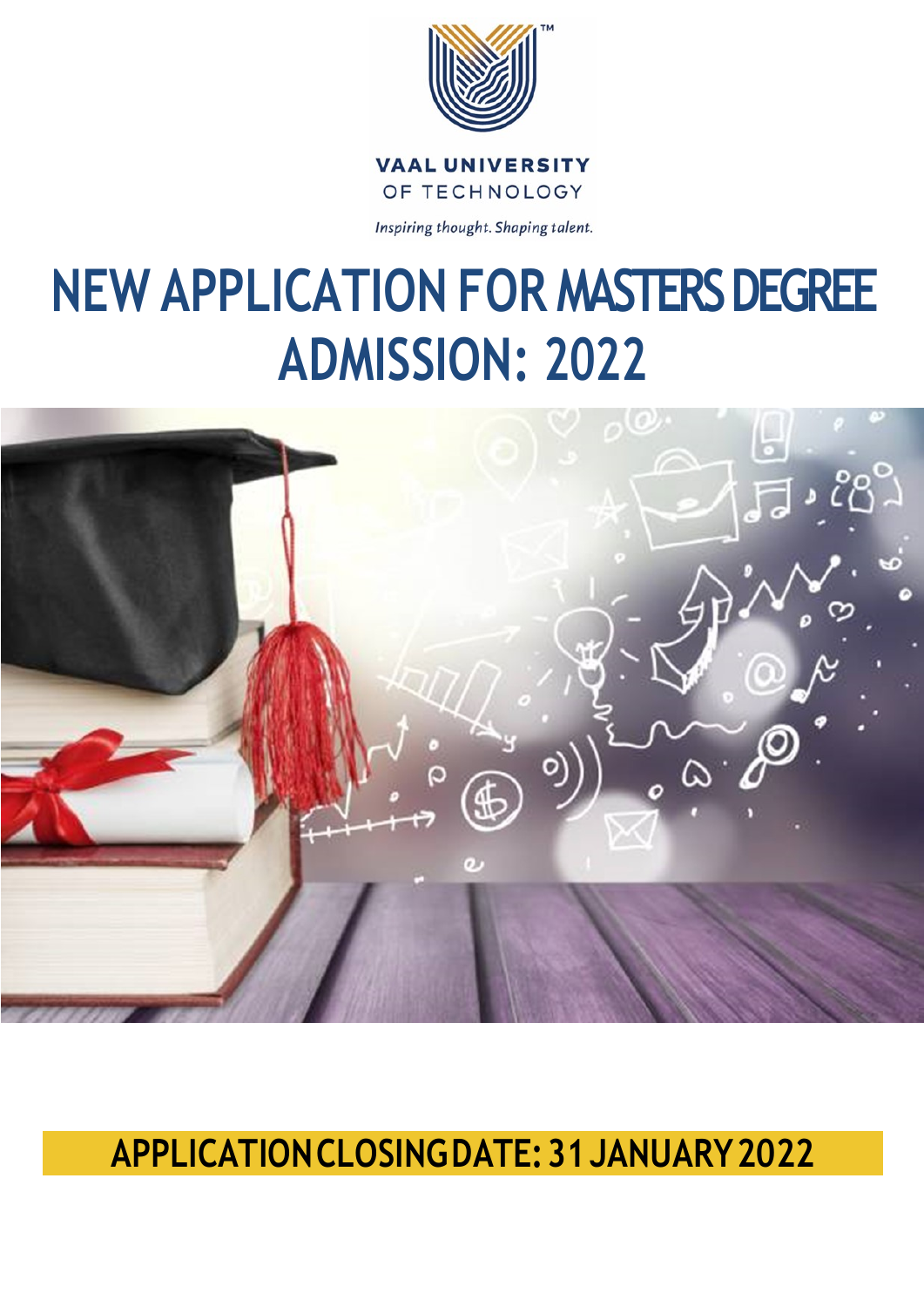### **1. STUDENT AND QUALIFICATION INFORMATION**

| Have you been registered as a student at the Vaal University of Technology before? Yes:<br>No: I<br>If yes, please indicate your student number: ___________________________________ |                                                                                                                                                                                                                                                                                                                                            |                   |  |  |
|--------------------------------------------------------------------------------------------------------------------------------------------------------------------------------------|--------------------------------------------------------------------------------------------------------------------------------------------------------------------------------------------------------------------------------------------------------------------------------------------------------------------------------------------|-------------------|--|--|
|                                                                                                                                                                                      | Would you like to register as a full-time student: $\vert \ \vert$ or part-time student: $\vert \ \vert$<br>Title: Surname: Surname: Surname: Surname: Surname: Surname: Surname: Surname: Surname: Surname: Surname: Surname: Surname: Surname: Surname: Surname: Surname: Surname: Surname: Surname: Surname: Surname: Surname: Surname: |                   |  |  |
|                                                                                                                                                                                      |                                                                                                                                                                                                                                                                                                                                            |                   |  |  |
| Race: African:                                                                                                                                                                       | Separate Note: Disclosure of information is subject to the Promotion of Access to Information Act and other relevant laws.<br>Coloured: Indian:     White:                                                                                                                                                                                 | Other: $\vert$    |  |  |
|                                                                                                                                                                                      | Date of Birth: (e.g. DDMMYYYY)                                                                                                                                                                                                                                                                                                             |                   |  |  |
|                                                                                                                                                                                      |                                                                                                                                                                                                                                                                                                                                            |                   |  |  |
| <b>PROPOSED DEGREE</b><br>(MASTERS)                                                                                                                                                  | <b>FACULTY</b>                                                                                                                                                                                                                                                                                                                             | <b>DISCIPLINE</b> |  |  |
|                                                                                                                                                                                      |                                                                                                                                                                                                                                                                                                                                            |                   |  |  |

Year of Entry:

**Compulsory** - please write a brief description (not more than one page) of your ideas about the proposed project/study/experiment/scientific investigation in order to obtain approval from the Faculty to conduct the study and/or to appoint a Supervisor/Mentor to assist you with your studies. **Alternatively - attach a draft research proposal.**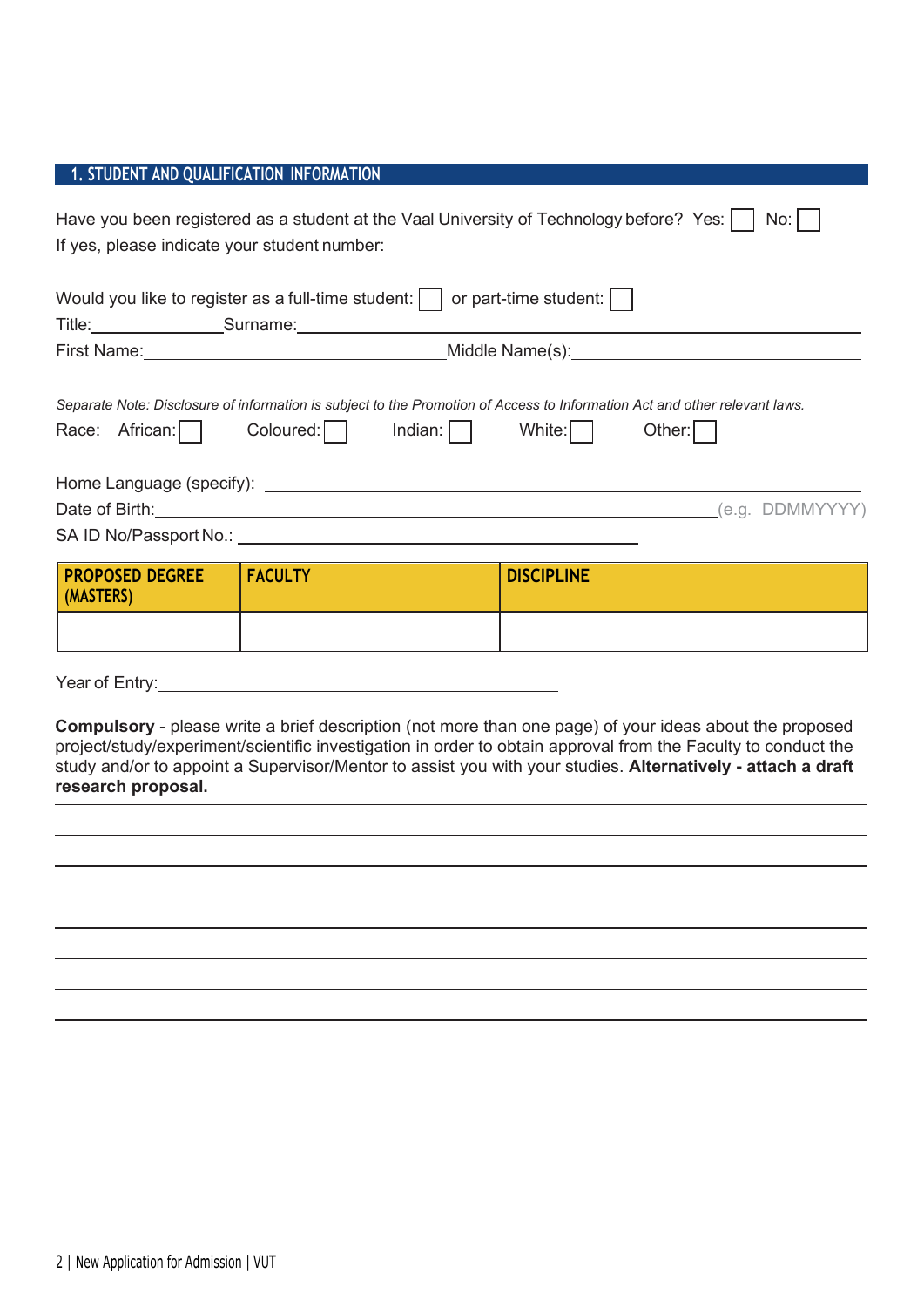### **2. ADDRESS AND CONTACT DETAILS**

| <b>POSTAL ADDRESS:</b>  | <b>PHYSICAL ADDRESS:</b> |
|-------------------------|--------------------------|
|                         |                          |
| <b>CONTACT DETAILS:</b> |                          |
| Work:                   |                          |
| Home:                   |                          |
| Fax:                    |                          |
| Cell:                   |                          |
| Email:                  |                          |

*Please ensure that we have your correct cell number and email address to enable VUT to invite you to relevant post-graduate activities.*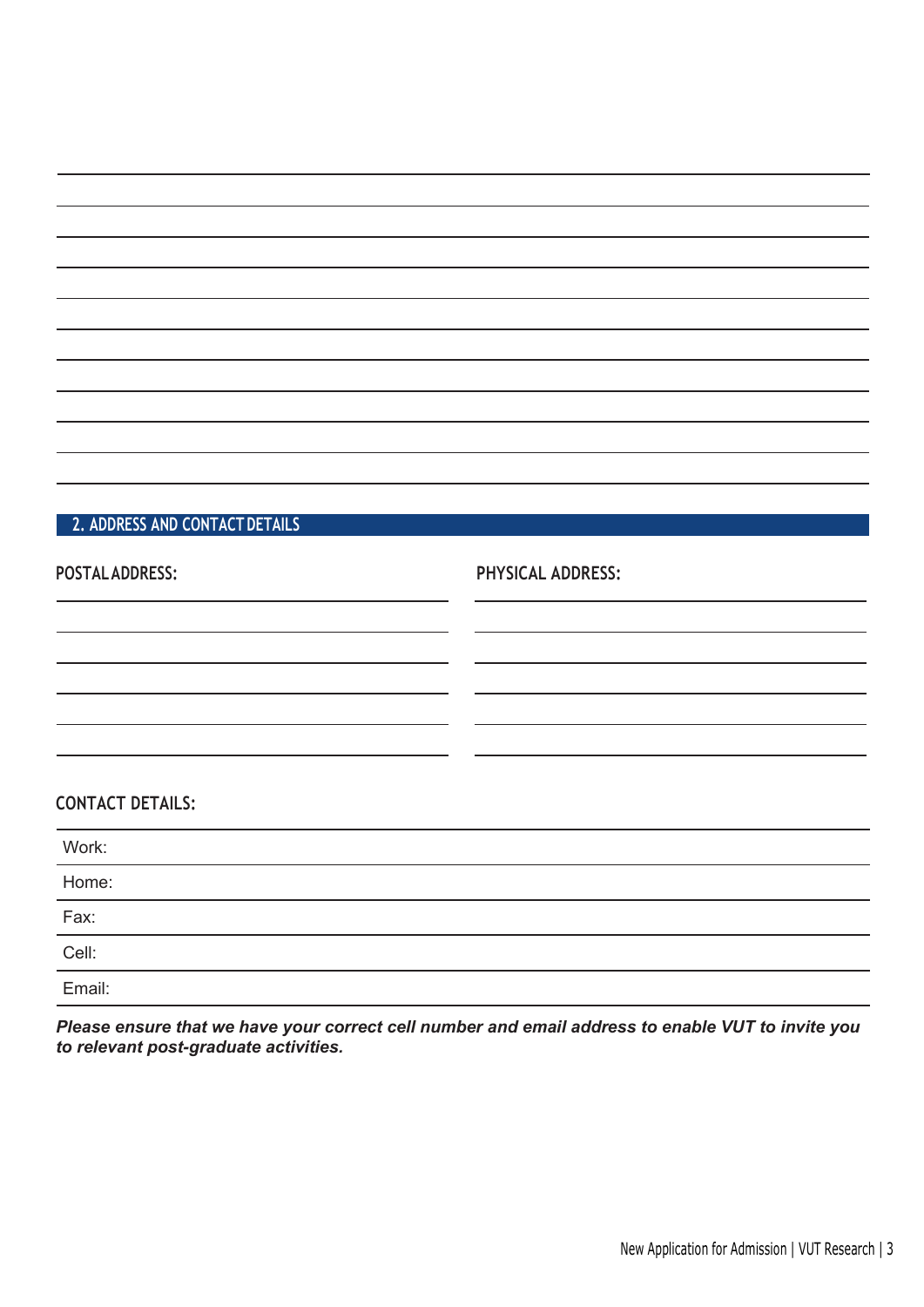### **EMPLOYMENT INFORMATION:**

| IF YOU ARE EMPLOYED, PLEASE COMPLETE THE FOLLOWING: |  |                        |  |  |
|-----------------------------------------------------|--|------------------------|--|--|
| Name of Company/<br>Institution:                    |  |                        |  |  |
|                                                     |  |                        |  |  |
| Address of Company/<br>Institution:                 |  |                        |  |  |
|                                                     |  |                        |  |  |
| Postal Code:                                        |  | No. of Years Employed: |  |  |
| Telephone No. (Work:)                               |  | Area Dialing Code:     |  |  |

### **3. NEXT-OF-KIN INFORMATION**

Name of Next-of-Kin:

### **POSTALADDRESS: PHYSICAL ADDRESS:**

| Work:<br>$\frac{1}{\sqrt{2\pi}}\left( \frac{1}{\sqrt{2\pi}}\right) \left( \frac{1}{\sqrt{2\pi}}\right) \left( \frac{1}{\sqrt{2\pi}}\right) \left( \frac{1}{\sqrt{2\pi}}\right) \left( \frac{1}{\sqrt{2\pi}}\right) \left( \frac{1}{\sqrt{2\pi}}\right) \left( \frac{1}{\sqrt{2\pi}}\right) \left( \frac{1}{\sqrt{2\pi}}\right) \left( \frac{1}{\sqrt{2\pi}}\right) \left( \frac{1}{\sqrt{2\pi}}\right) \left( \frac{1}{\sqrt{2\pi}}\right) \left( \frac{1}{\sqrt$ |  |  |  |
|-------------------------------------------------------------------------------------------------------------------------------------------------------------------------------------------------------------------------------------------------------------------------------------------------------------------------------------------------------------------------------------------------------------------------------------------------------------------|--|--|--|
| Home:                                                                                                                                                                                                                                                                                                                                                                                                                                                             |  |  |  |
| Fax:                                                                                                                                                                                                                                                                                                                                                                                                                                                              |  |  |  |
| ___<br>Cell:                                                                                                                                                                                                                                                                                                                                                                                                                                                      |  |  |  |
| Email:                                                                                                                                                                                                                                                                                                                                                                                                                                                            |  |  |  |
|                                                                                                                                                                                                                                                                                                                                                                                                                                                                   |  |  |  |

### **4. RESIDENCY**

| Are you a permanent resident of South Africa? Yes:     No: |  |  |  |  |  |
|------------------------------------------------------------|--|--|--|--|--|
| If not, what is your country of permanent residence?       |  |  |  |  |  |
| Passport Number:                                           |  |  |  |  |  |
| Expiry Date:                                               |  |  |  |  |  |
| Month<br>Dav<br>Year                                       |  |  |  |  |  |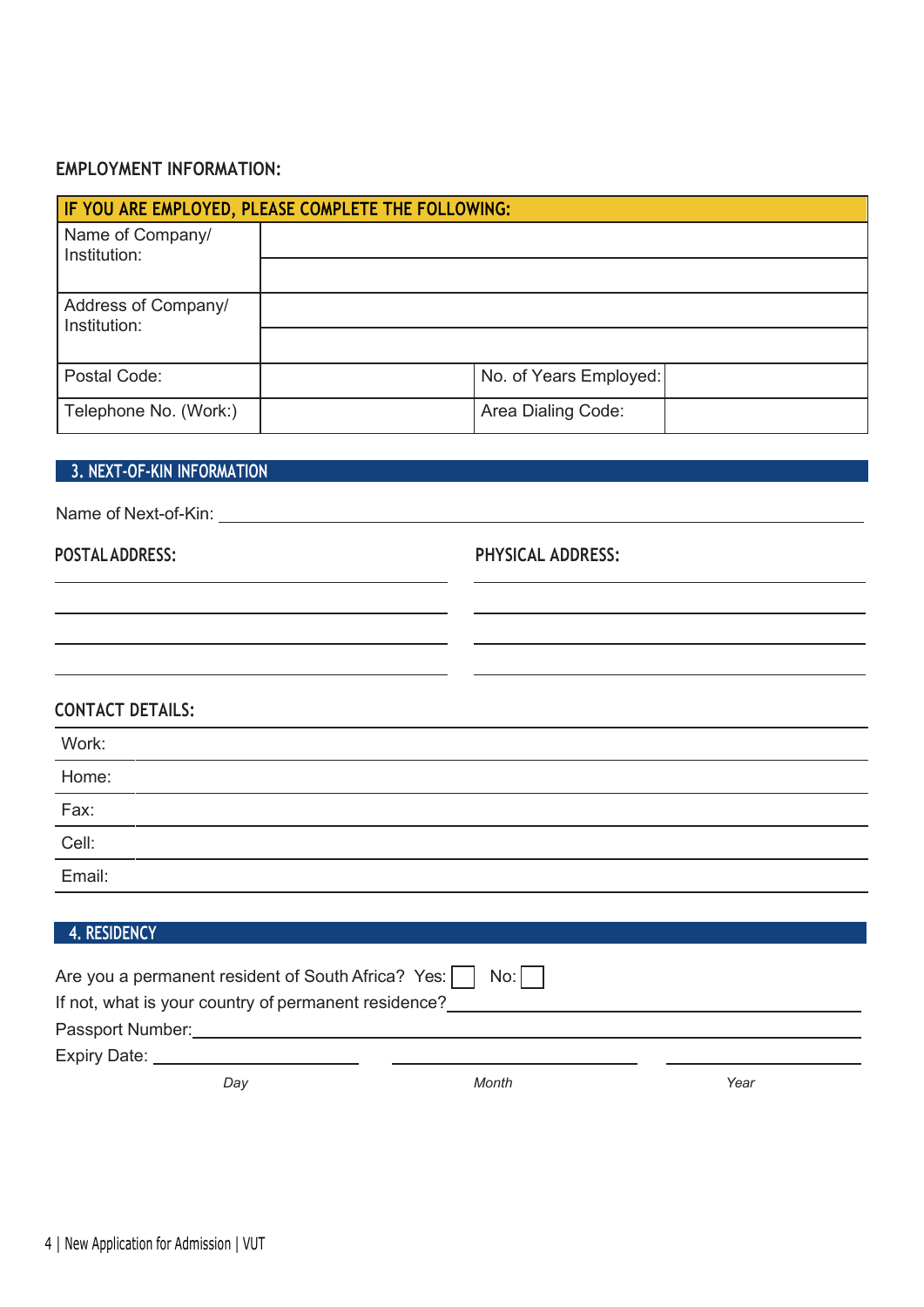### **5. ENGLISH PROFICIENCY: (APPLICABLE TO INTERNATIONAL STUDENTS ONLY)**

Students applying for admission into a degree programme at the University need to demonstrate that they have obtained one of the following levels of English proficiency.

- 1. A pass in an examination equivalent to English at the Higher Grade (First or Second Language) at the South African Senior Certificate level (matriculation).
- 2. A pass in the English language at A-level,or 0-level (C-symbol or higher), or the International Baccalaureate or equivalent examination.
- 3. For international applicants who do not satisfy (1) or (2) above and for whom English is a foreign language:
- An overall band score of 7.0 on the International English Language Testing System (IELTS) for
- Post-Graduate studies and 6.0 for Undergraduate studies, or
- A test score of 550 on the Test of English as a Foreign Language (TOEFL).

Scores must be submitted with application forms.

Name of your English proficiency document:

### **6. HIGH SCHOOL DETAILS**

Type of Matriculation Exemption already held: (please tick one)

| 01 | <b>Full Exemption</b>    | 06  | <b>Other Senior Certificate</b>            |  |
|----|--------------------------|-----|--------------------------------------------|--|
| 02 | Ordinary                 | -07 | NTC3/N3/NSC                                |  |
| 03 | Mature Age Exemption     | 08  | <b>Standard 10 Practical</b>               |  |
| 04 | <b>Foreign Exemption</b> | 09  | Other                                      |  |
| 05 | Immigrants Exemption     | 10  | Discretionary Provision (Senate Exemption) |  |

**NOTE:** The code structure has been set up by ITS in terms of government reporting requirements.

| <b>SCHOOL NAME:</b> | <b>YEAR:</b> |     | <b>EXAMINATION</b>                           |                     |
|---------------------|--------------|-----|----------------------------------------------|---------------------|
|                     | FROM:        | TO: | <b>AUTHORITY E.G.</b><br><b>GAUTENG ETC.</b> | <b>GRADE PASSED</b> |
|                     |              |     |                                              |                     |
|                     |              |     |                                              |                     |

### **7. POST SCHOOL ENROLMENT**

| <b>INSITITUTION NAME:</b> | DEGREE/DIPLOMA/CERTIFICATE            |            | <b>COMPLETED</b> |             | <b>YEAR ATTENDED</b> |  |
|---------------------------|---------------------------------------|------------|------------------|-------------|----------------------|--|
|                           | Please attach all relevant documents. | <b>YES</b> | <b>NO</b>        | <b>FROM</b> |                      |  |
|                           |                                       |            |                  |             |                      |  |
|                           |                                       |            |                  |             |                      |  |
|                           |                                       |            |                  |             |                      |  |
| <b>CURRENT ACTIVITY</b>   |                                       |            |                  |             |                      |  |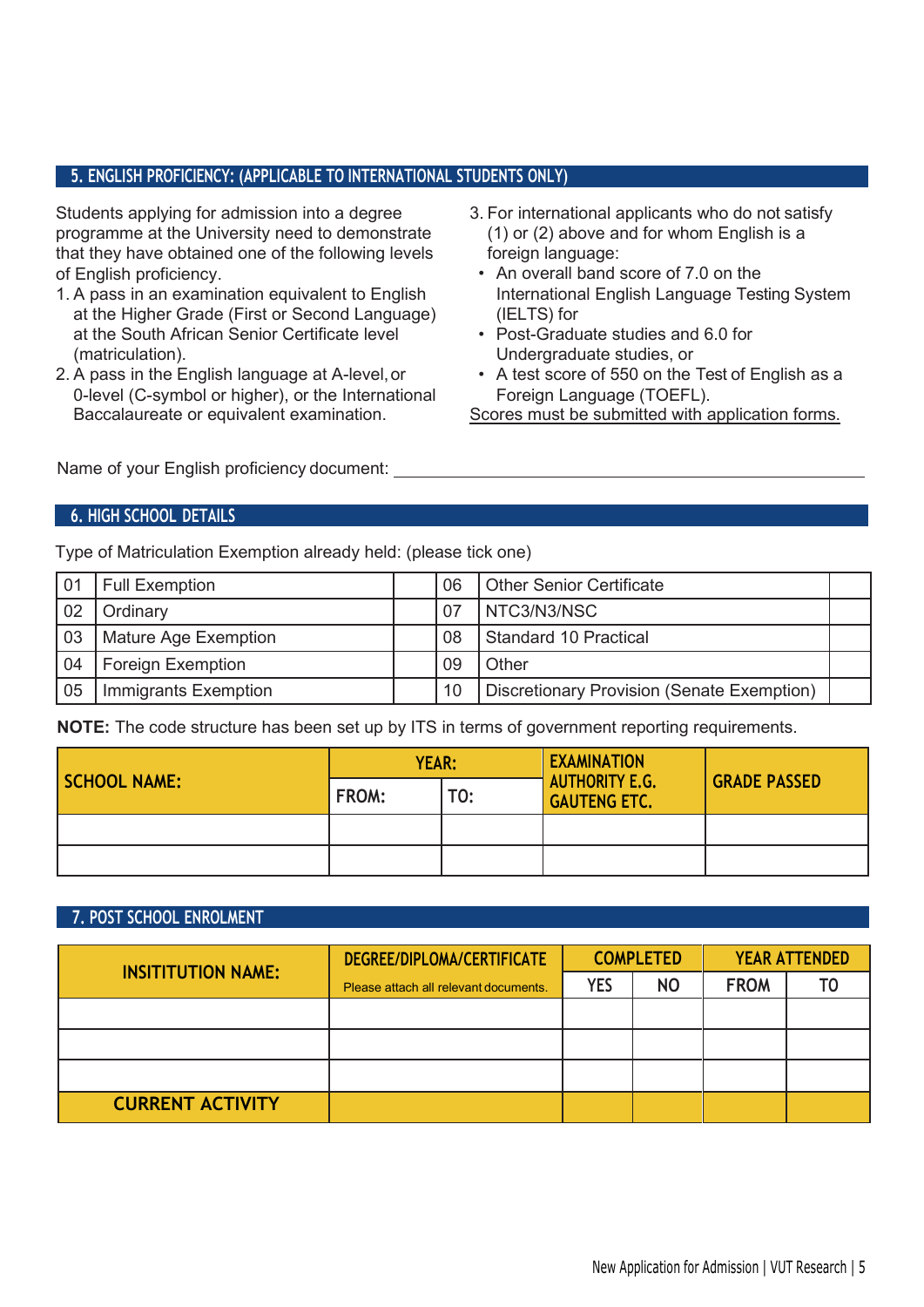### **8.MEDICALINFORMATION(DISABILITYINFORMATION)**

The University is sensitive to the needs of students with a disability, and will attempt to provide support where possible. Do you have any disability, physical or otherwise, that might require special support?

Yes:  $\Box$  No:  $\Box$  If 'Yes', please indicate:

| <b>PERSONS WITH A VISUAL</b><br><b>IMPAIRMENT</b>  | <b>PERSONS WITH A PHYSICAL</b><br><b>IMPAIRMENT</b>                          | <b>OTHER IMPAIRMENTS:</b>                                             |
|----------------------------------------------------|------------------------------------------------------------------------------|-----------------------------------------------------------------------|
| <b>Blind</b>                                       | Uses a wheelchair                                                            | Persons with diabetes                                                 |
| <b>Partially Sighted</b>                           | Uses crutches/callipers                                                      | Persons with epilepsy                                                 |
| <b>PERSONS WITH A HEARING</b><br><b>IMPAIRMENT</b> | Persons with paraplegia/<br>quadriplegia/hemiplegia/<br>post-polio paralysis | Persons with cerebral palsy                                           |
| <b>Partially Deaf</b>                              | Other (please specify)                                                       | Persons with intellectual/<br>psychiatric/psychological<br>impairment |
| Mild to Moderately Deaf                            |                                                                              | Persons with medical/chronic<br>ailments that require support         |
| Deaf                                               |                                                                              | Other (please specify)                                                |

### **9. COMPULSORY HEALTH INSURANCE (FOR INTERNATIONAL STUDENTS ONLY)**

|                                                                         | (name) confirm that I will |
|-------------------------------------------------------------------------|----------------------------|
| have applied for adequate health insurance cover while in South Africa. |                            |
| Name of Insurance Company: Name of Insurance Company:                   |                            |
| Tel No.:                                                                |                            |

### **10. FUNDING OF STUDIES**

How do you plan to finance your studies?

*Note: A registered student is responsible for payment of all fees even if funded by a sponsor. However, you will be eligible for a Vaal University of Technology Grant, if your proposal is approved by the Higher Degrees Committee within 12 months of the initial registration.*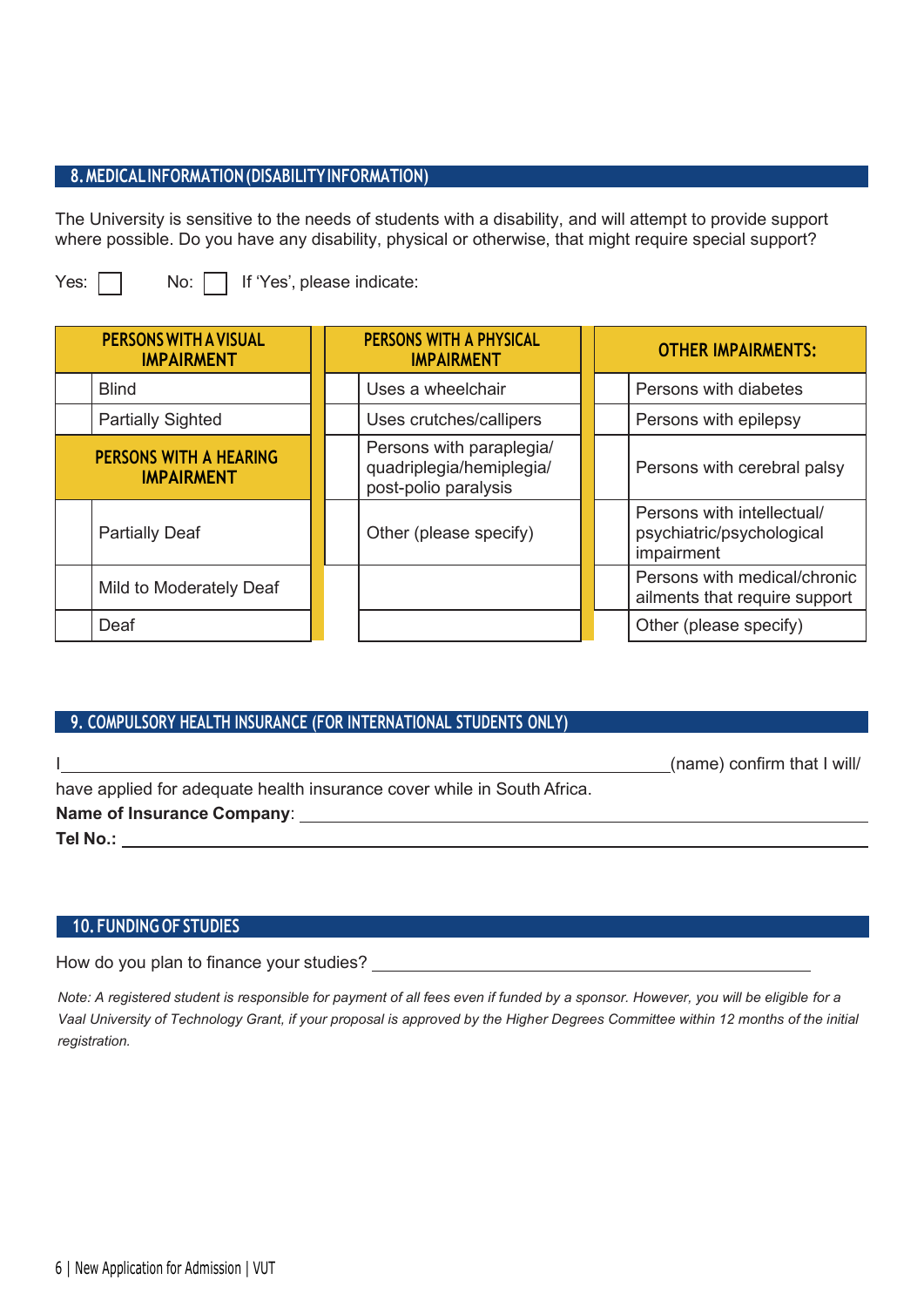### **11. CHECKLIST: PLEASE ENSURE THAT THE FOLLOWING, RELEVANT, DOCUMENTS ARE ENCLOSE WITH THIS APPLICATION**

Please ensure that the **certified documents** are enclosed with this application, *if not, we will not register you.*

|                                                                                                                                                       | <b>YES</b> | <b>NO</b> |
|-------------------------------------------------------------------------------------------------------------------------------------------------------|------------|-----------|
| Have you completed the application form in full?                                                                                                      |            |           |
| Have you indicated your choice of degree/diploma and campus?                                                                                          |            |           |
| Have you enclosed all the required documentation:                                                                                                     |            |           |
| - Certified copy of ID document?                                                                                                                      |            |           |
| - Certified copy of senior certificate?                                                                                                               |            |           |
| - Certified copy of academic record (of previous qualifications)?                                                                                     |            |           |
| - Certified copy of degree certificates? Diploma/B-Tech/Honours                                                                                       |            |           |
| - Proof of residence e.g. "Water and electricity account", "Any other<br>account reflecting your address"?                                            |            |           |
| Also to be completed by International Students (not applicable to RSA citizens)                                                                       |            |           |
| - Certified copy of Passport?                                                                                                                         |            |           |
| - Certified copy of degree certificate and SAQA evaluation of your<br>degree results;<br><b>Centre for the Evaluation of Education Qualifications</b> |            |           |
| Postnet Suite 248<br>http://www.saqa.org.za/<br>Tel: 086 010 3188<br>Private Bag X06<br>Waterkloof, 0145<br>012 431-5000                              |            |           |

The registration fee of R360.00 is payable as soon as **we** notify you that your application was successful.

### **Deposits can be made to any ABSA Branch:**

Account no: 0530 861 945 Branch code: 632005 The **name** and **student number** must be clearly indicated on the slip as the "**reference**". A copy of the deposit slip should be forwarded to fax number (016) 950 9779 or email [nomathembak@vut.ac.za.](mailto:nomathembak@vut.ac.za)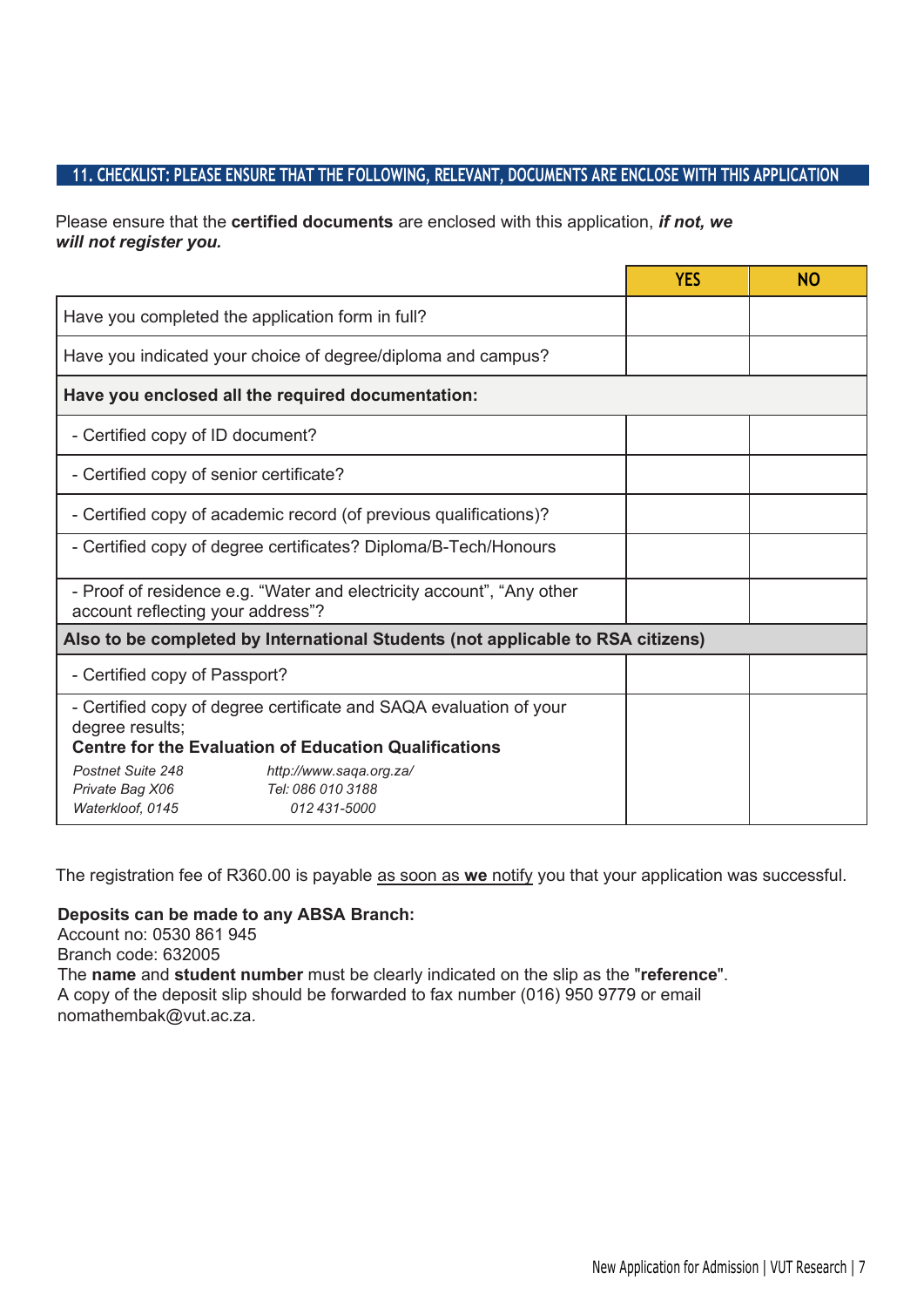### **12. DECLARATION OF UNDERSTANDING**

**1. I,** (e.g. Name & Student Number)**,** 

#### **the student undertake:**

- 1.1. To comply with the procedures, rules and regulations of the Vaal University of Technology.
- 1.2. To inform the Higher Degrees Unit immediately, in writing, if I change my address or if I intend cancelling my provisional acceptance.
- 1.3. To acquaint myself with all the rules and general regulations that relate to the degree for which I am applying.
- 1.4. To make alternate arrangements for accommodation should the University accept me for the degree and cannot offer me accommodation.
- **2. I hereby accept liability for the payment of all tuition fees or other fees, which may be charged by the University as a result of my studies at the University.**
- 2.1. I also recognise that class, residence and other fees are revised annually by the University and increased accordingly.
- 22. I agree that in the event that the University instructs Attorneys to take any steps against myself for the recovery of any amounts due to the University by myself, that I shall pay all costs as between Attorney and client, inclusive of collection commission.
- **3. I am aware that my enrolment is valid only if it complies with the regulations of the degree concerned, notwithstanding the acceptance of this application by the University.**
- **4. I/We accept the responsibility of submitting all documents required by the University before the stipulated due dates.**

### **5. I declare that:**

- 5.1. I make this application and give the declarations and understandings with the knowledge and consent of my parent/guardian/employer (if necessary).
- 5.2. I warrant that the information contained herein is true and correct and the University shall be entitled to declare the contract void and cancel my registration if I have made any misrepresentation or omission on this application.
- 5.3. International Students:
	- *5.3.1 I am aware that I am responsible to renew my study permit three months prior to the expiry date.*
	- *5.3.2 Refugees: I am aware that I am responsible to renew my study permit one month prior to its expiry date.*
	- *5.3.3 I am aware that I am responsible for obtaining and payment of my SAQAevaluation.*
- 5.4. I/We hereby absolve the Vaal University of Technology, its staff, employees, representatives and/or agents from any claims which I/the student may acquire as a result of any injuries which I may receive and/or damages which I/the student may suffer as a result of any happening, incident, accident, injury, illness or death, however it may have resulted, or as a result of my participation in any sport/excursion/ visit or transport which may take place during my/his/her studies at the University.

Signature of Student **Date**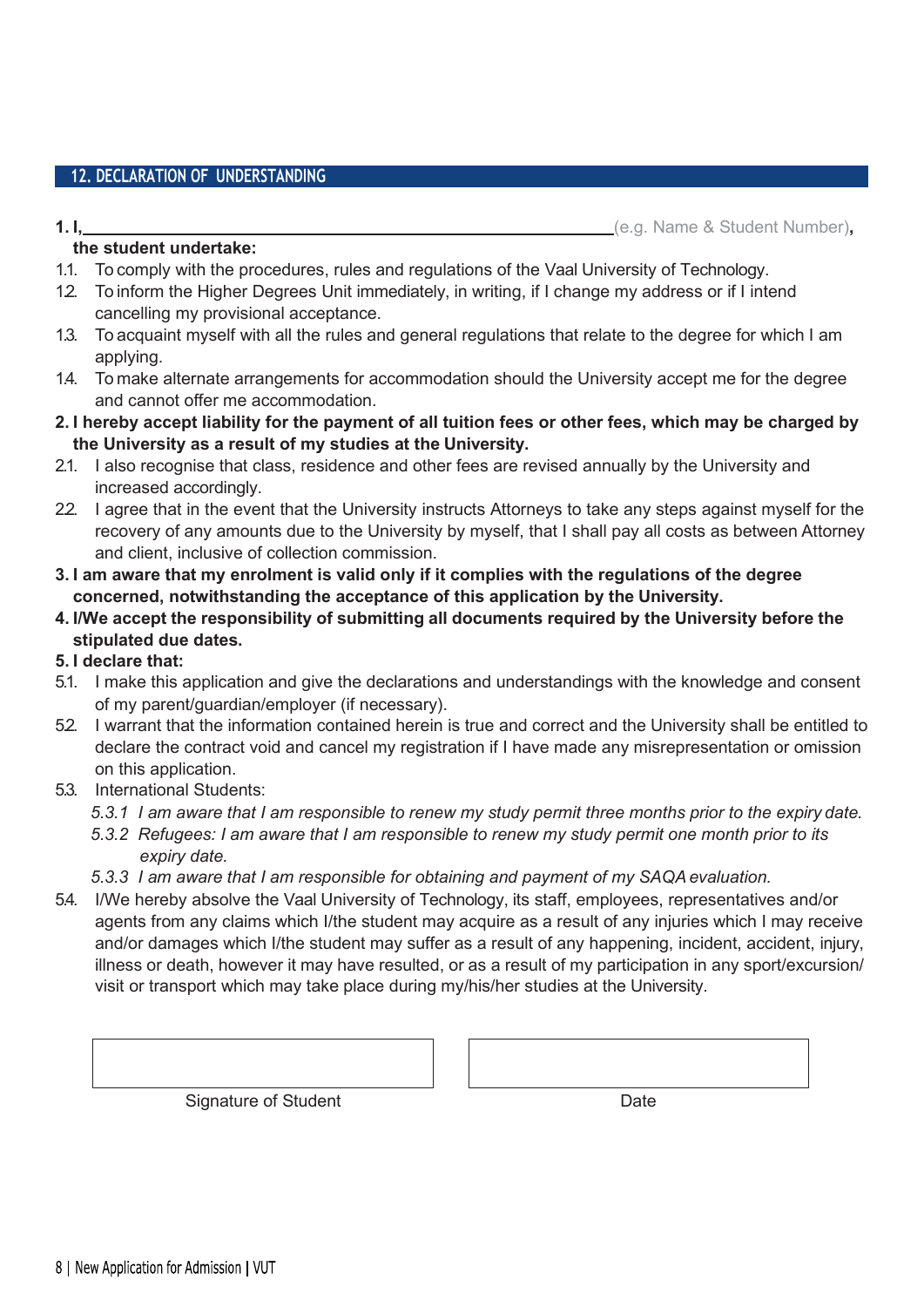### **PLEASE FORWARD YOUR APPLICATION WITH CERTIFIED ATTACHMENTSTO:**

| <b>HIGHER DEGREES OFFICE - DO16 OR D013-1</b> |                         |                  |  |
|-----------------------------------------------|-------------------------|------------------|--|
| Fax:                                          | $(016)$ 950 9779        | Private Bag X021 |  |
| Tel:                                          | (016) 950 9822 or 7639  | Vanderbijlpark   |  |
| Email:                                        | post.graduate@vut.ac.za | 1900             |  |

### **ADMISSION REQUIREMENTS:**

|                | <b>ENGINEERING &amp;</b><br><b>TECHNOLOGY</b>                                                                                                        | <b>APPLIED &amp; COMPUTER</b><br><b>SCIENCES</b>                                                                                                                                                    | <b>MANAGEMENT SCIENCES</b>                                                                                                                                                                                                                                                         | <b>HUMAN</b><br><b>SCIENCES</b>                                                                                                                                                                                                                                                                                                                                                                                                                                                                                                    |
|----------------|------------------------------------------------------------------------------------------------------------------------------------------------------|-----------------------------------------------------------------------------------------------------------------------------------------------------------------------------------------------------|------------------------------------------------------------------------------------------------------------------------------------------------------------------------------------------------------------------------------------------------------------------------------------|------------------------------------------------------------------------------------------------------------------------------------------------------------------------------------------------------------------------------------------------------------------------------------------------------------------------------------------------------------------------------------------------------------------------------------------------------------------------------------------------------------------------------------|
| <b>MASTERS</b> | A relevant BTech<br>or equivalent. A<br>Research<br>Methodology<br>course must be<br>completed.<br>An average pass<br>percentage of<br>65% required. | A relevant BTech<br>or four-year degree<br>registered by<br>SAQA.<br>An average pass<br>percentage of<br>60% required. An<br>approved<br>Research<br>Methodology<br>course<br>must be<br>completed. | A relevant BTech<br>or four-year degree<br>registered by<br>SAQA at NQF<br>level 8.<br>An average pass<br>percentage of 65%<br>is required with a<br>65% pass in a<br>Research<br>Methodology<br>course. Successful<br>achievement of the<br><b>Faculty selection</b><br>criteria. | An appropriate<br>BTech degree, a<br>postgraduate<br>diploma or an<br>equivalent<br>qualification as<br>approved by SAQA<br>with an average<br>pass percentage of<br>65% and 60% for<br>research<br>methodology on<br>NQF level 8. In<br>addition, students<br>may be required to<br>present a<br>PowerPoint<br>presentation of ten<br>minutes defending<br>their desire to<br>study towards a<br>postgraduate<br>qualification.<br>International<br>students will be<br>required to<br>complete an<br>English proficiency<br>test |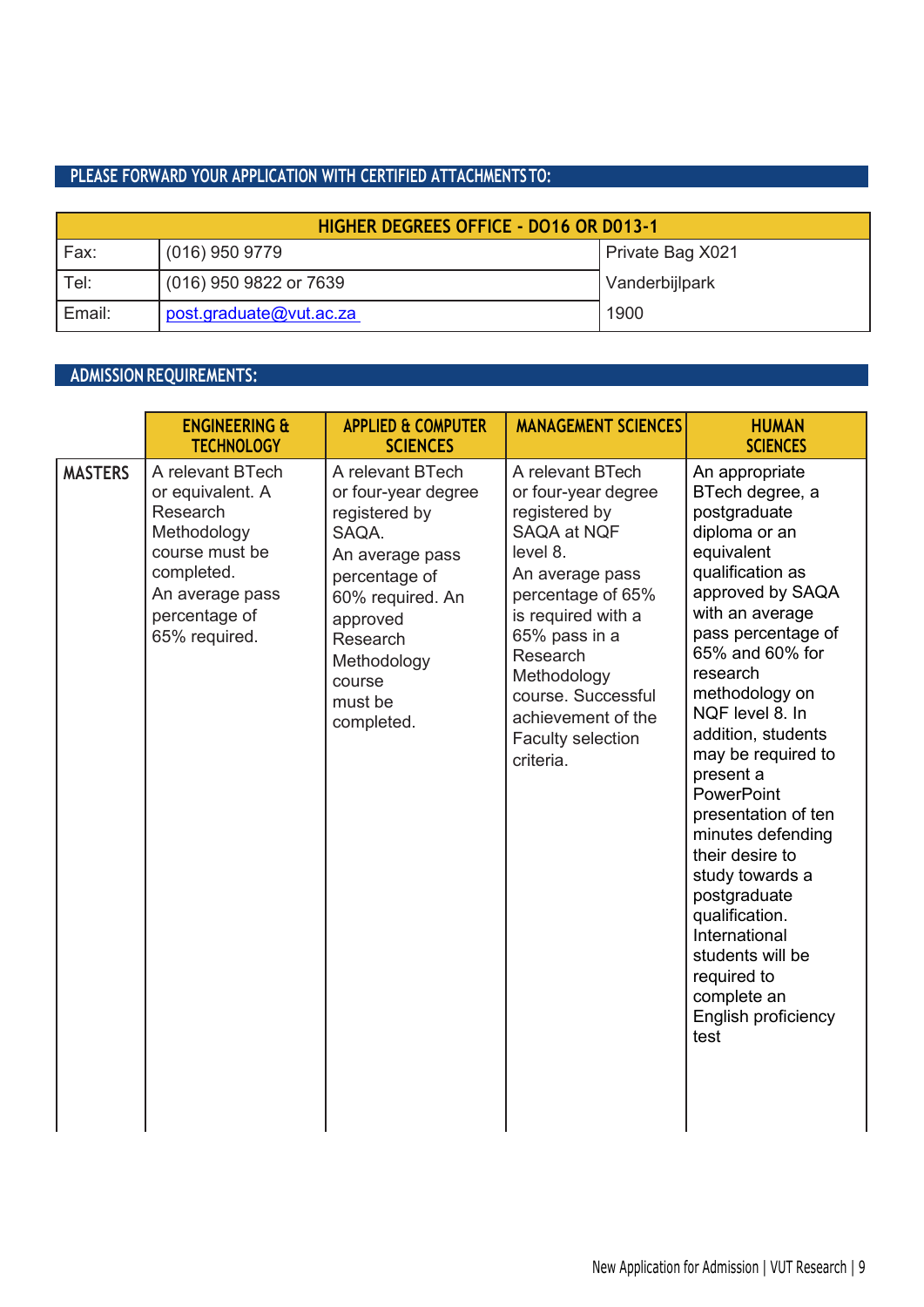### **ANNEXUREA: TO BECOMPLETED BY THEHEAD OFDEPARTMENT ANDSUPERVISOR**

### **FACULTY ACCEPTANCE OF ADMISSION**

We do not accept any applications if this form has not been completed fully. This information is required for registration and reporting.

| <b>Student Name:</b>   |  |
|------------------------|--|
| <b>Student Number:</b> |  |
| Faculty:               |  |
| Department:            |  |
| Department Head:       |  |
| Course Code:           |  |
| <b>Subject Code:</b>   |  |

### **For new subject/course codes, please see Annexure C on page 14**

| Name of Supervisor             | Department     |  |
|--------------------------------|----------------|--|
| Tel No. of Supervisor          | Email Address: |  |
| <b>Signature of Supervisor</b> | Date:          |  |
| If applicable:                 |                |  |
| Name of Co-Supervisor          | Department     |  |
| Tel No. of Co-Supervisor       | Email Address: |  |
| Signature of Co-<br>Supervisor | Date:          |  |

### NB Compulsory:

| <b>ACCEPTED:</b>       | Reason for Acceptance: |            |
|------------------------|------------------------|------------|
| Date:                  |                        |            |
|                        |                        |            |
|                        |                        |            |
| Signature:             |                        |            |
|                        |                        |            |
|                        |                        |            |
| Acceptance approved by | Date:                  | Signature: |
| Dean:                  |                        |            |
|                        |                        |            |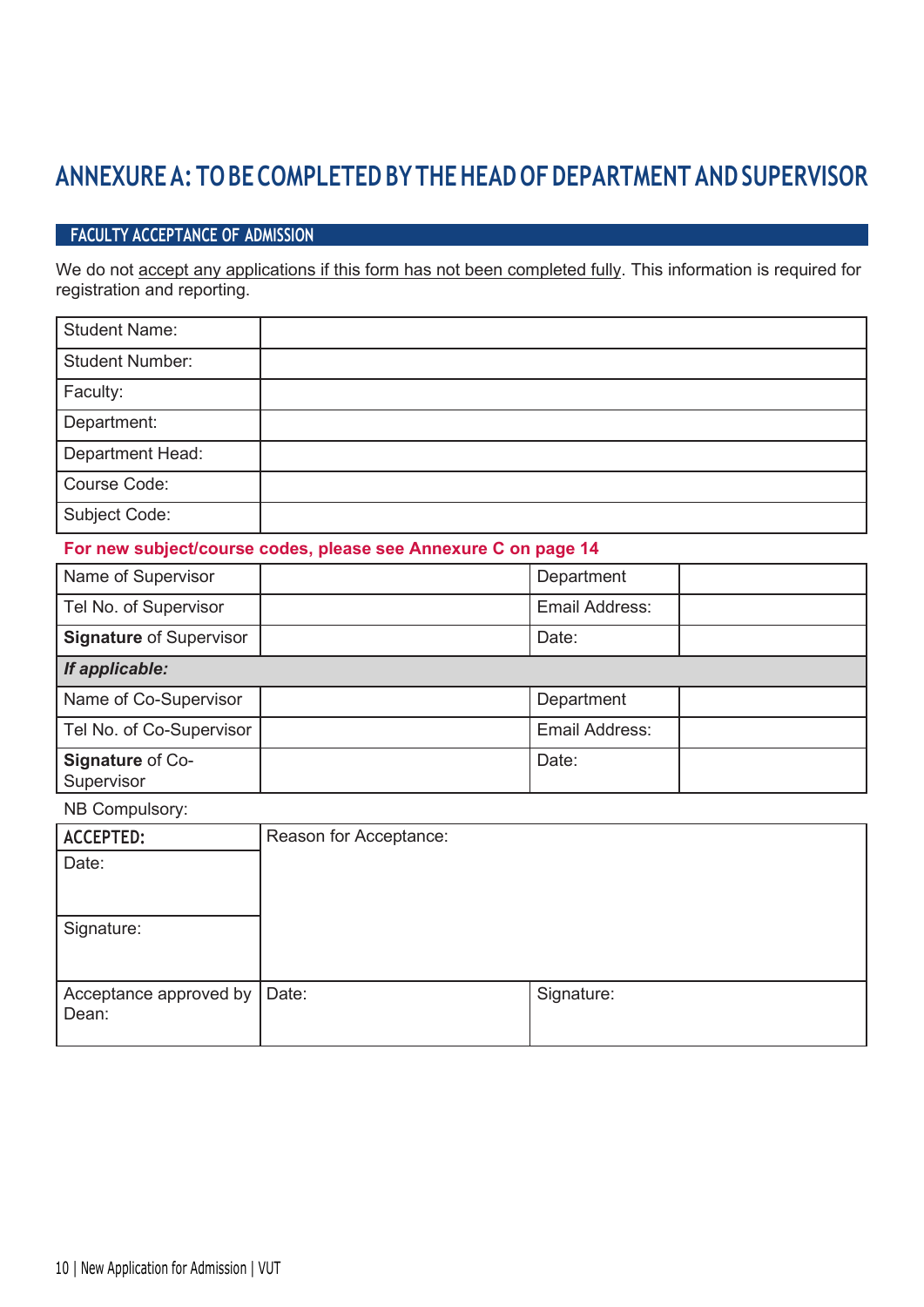### **APPROVAL BY HEAD OF DEPARTMENT**

### **ADMISSIONS UNDER SPECIAL CONDITIONS:**

*NOTE: Where a candidate holds an appropriate equivalent degree from another University Faculty, admission under special conditions will be a technicality and a statement to this effect is all that is required here. A detailed motivation MUST accompany this form for all special condition cases which are not of a routine 'technical' nature. Please attach a full CV in the area of specialisation and supporting documentation.*

I, the Head of Department have confirmed;  $\blacksquare$ 

- 1. Candidate completed Research Methodology
- 2. The viability, nature and extent of the project
- 3. The suitability of the candidate
- 4. The availability and suitability of supervision
- 5. The nature and extent of the necessary resources and I recommend that the candidate be accepted for the degree.
- 6. That this degree follows the same discipline as the BTech completed, **student is not allowed to jump to another discipline**.

I confirm that I have considered the six points above and that I do accept the student into the degree.

*Print Name Signature Date*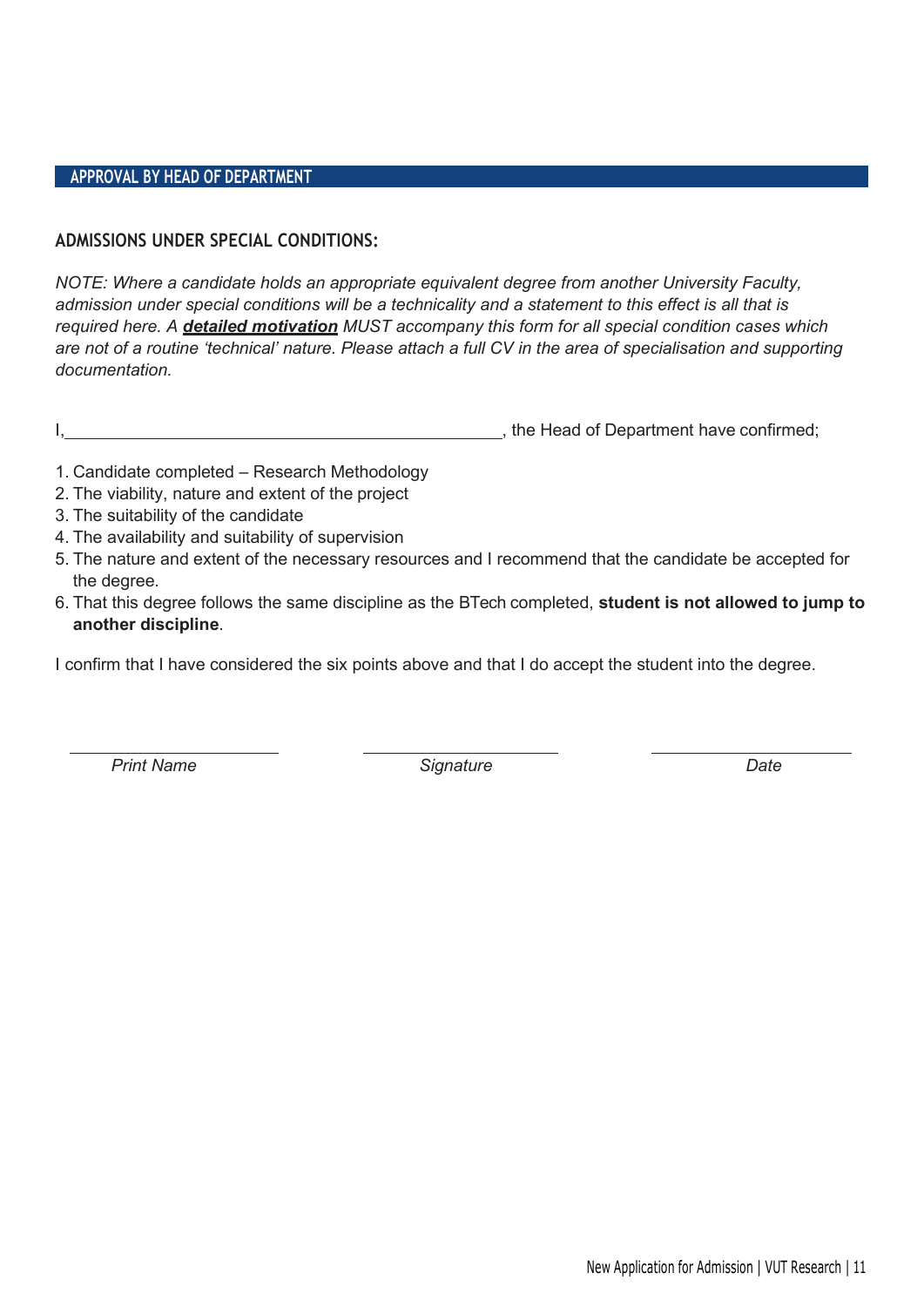### **ANNEXUREB:TOBECOMPLETEDBYTHEHEADOFDEPARTMENTANDDEAN**

### **FACULTY REJECTION OF ADMISSION**

We do not accept any applications if this form has not been completed fully. This information is required for registration and reporting.

| <b>Student Name:</b>   |  |
|------------------------|--|
| <b>Student Number:</b> |  |
| Faculty:               |  |
| Department:            |  |
| Department Head:       |  |
| Course Code:           |  |
| Subject Code:          |  |

### **NB Compulsory:**

| <b>REJECTED:</b>               | Reason for Rejection: |            |
|--------------------------------|-----------------------|------------|
| Date:                          |                       |            |
| Signature:                     |                       |            |
| Rejection approved by<br>Dean: | Date:                 | Signature: |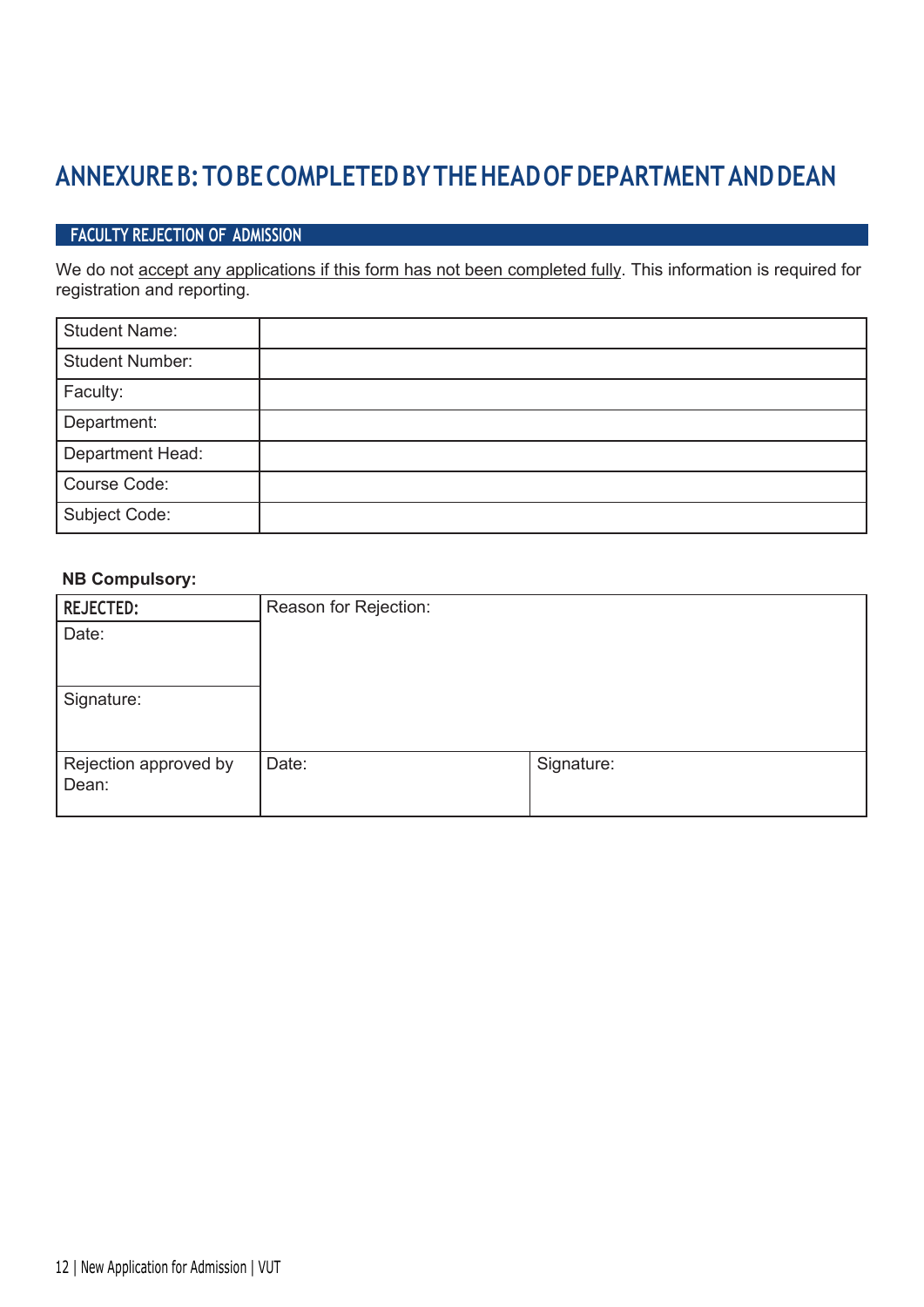### **ONLY INTERNATIONAL STUDENTS**

### **INTERNATIONAL RELATIONS DEPARTMENT ACCEPTANCE OF ADMISSION**

#### **STEPS TO FOLLOW BY INTERNATIONAL APPLICANTS:**

- 1. Attach all certificates and documents to your application form. Photocopies must be certified as being a true copy of the original. Originals must be produced before actual registration.
- 2. A fully completed application form must be submitted to the International Relations Department.
- 3. Your application will then undergo a selection process at VUT. If your application is successful, you will receive a provisional letter of acceptance offering you a place to study at VUT on condition that you receive a study permit, meet VUT departmental entry requirements and pay all necessary fees.
- 4. After receiving the provisional letter you may proceed to obtain your study permit at the Embassy, Consulate or Trade Mission of your country of origin, or at the South African High Commission.
- 5. There are no provisional registrations permitted for international students. Even if you have been accepted for study, VUT cannot be held responsible should you fail to comply with these requirements for actual registration.

#### **IMPORTANT NOTES:**

- 1. A study permit is only valid for the field of study and educational institution for which the original approval was granted.
- 2. Students who change their field of study must obtain a new permit from the Department of Home Affairs.
- 3. Acceptance of a student's admission to VUT does not bind the Department of Home Affairs in any way to allow the person into the country, nor does it remove the need to obtain official permission from the Department. Therefore, it is important that a prospective student awaits the outcome to an application for a study permit before proceeding to the Republic of South Africa.
- 4. A study permit does not qualify an international student to become a South African citizen. Students wishing to become South African citizens after finishing their studies are required to return back to their home countries from where they can apply through a South African representative.
- 5. You may not enter South Africa on a visitor's visa and then apply for a study permit.

Please do not proceed to the Vaal University of Technology without the proper permit. You must produce proof of *membership of a medical aid at registration or you will not be allowed to register.*

*Signature of Student Date*

We at the International Relations Department hereby confirm that all the documentation has been received and that all *the requirements have been met.*

| Name of Admissions Officer          | Department     |  |
|-------------------------------------|----------------|--|
| Tel No.                             | Email Address: |  |
| Signature:                          | Date:          |  |
| Signature of Head of<br>Department: | Date:          |  |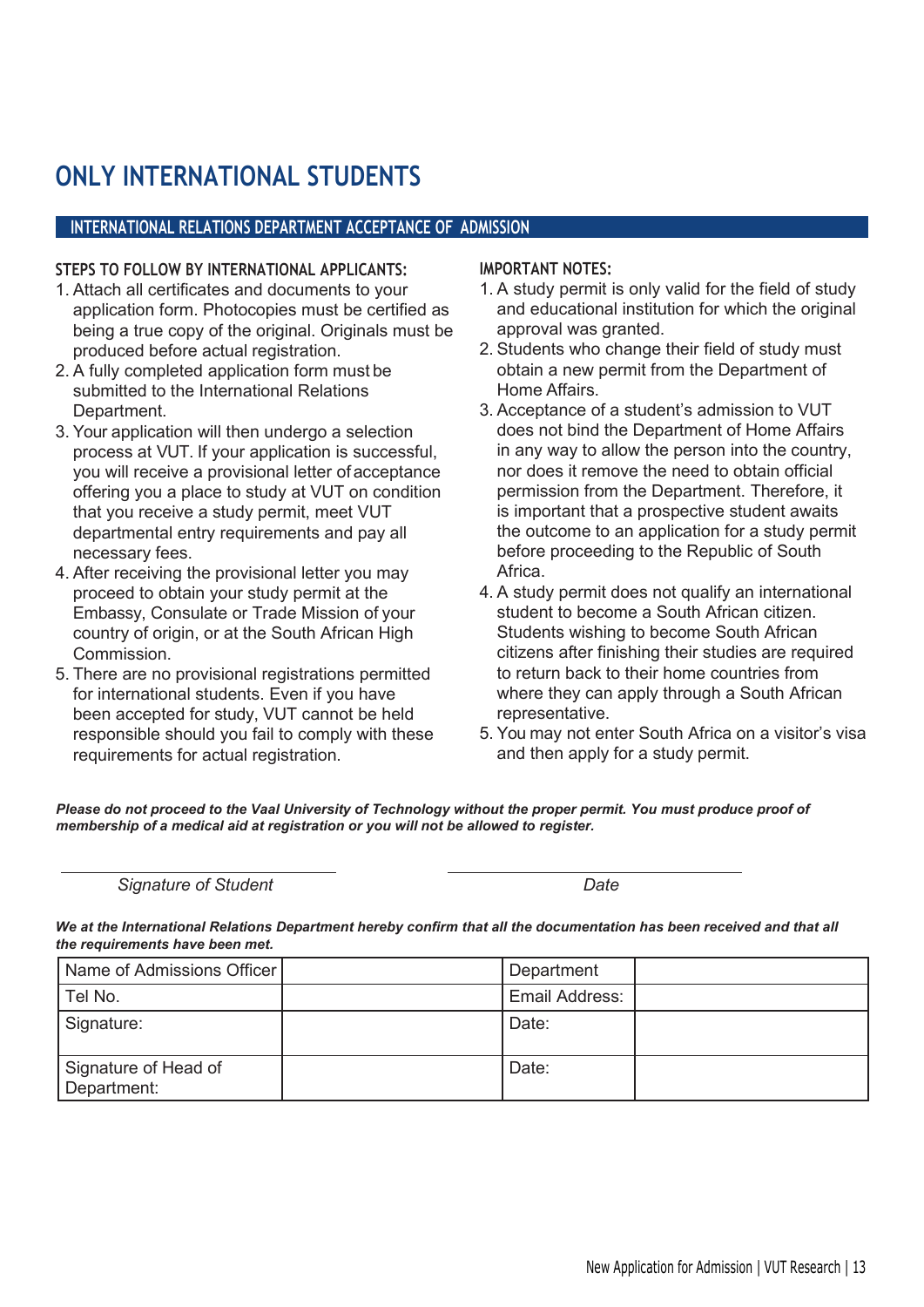### **ANNEXURE C: NEW SUBJECT AND COURSE CODES**

| <b>FACULTY DESCRIPTION</b>             | <b>QUAL CODE</b> | <b>QUAL DESCRIPTION</b>                             | <b>SUBJECT CODE</b> |
|----------------------------------------|------------------|-----------------------------------------------------|---------------------|
| Faculty of Engineering and Technology  | MP0800           | Masters of Engineering in Chemical Engineering      | EHDPH6A             |
| Faculty of Engineering and Technology  | MP0810           | Masters of Engineering in Civil Engineering         | ECCIV6A             |
| Faculty of Engineering and Technology  | MP0820           | Masters of Engineering in Electrical Engineering    | EPRHP6A             |
| Faculty of Engineering and Technology  | MP0830           | Masters of Engineering in Industrial Engineering    | EBRHP6A             |
| Faculty of Engineering and Technology  | MP0840           | Masters of Engineering in Mechanical Engineering    | EMRHP6A             |
| Faculty of Engineering and Technology  | MP0850           | Masters of Engineering in Metallurgical Engineering | EYRHP6A             |
| <b>Faculty of Management Sciences</b>  | MD0432           | Master of Management in Management Accounting       | BAMMA6A             |
| <b>Faculty of Management Sciences</b>  | Md0450           | Master of Management in Human Resources Management  | BHHRM6A             |
| <b>Faculty of Management Sciences</b>  | MD0452           | Master of Management in Labour Relations Management | BHLRM6A             |
| <b>Faculty of Management Sciences</b>  | MD0472           | Master of Management in Supply Chain Management     | BBSCM6A             |
| <b>Faculty of Management Sciences</b>  | MD0480           | Master of Management in Marketing                   | BMMAR6A             |
| Faculty of Applied & Computer Sciences | MD0602           | Master of Communication and Information Technology  | AIPIC6A             |
| Faculty of Applied & Computer Sciences | MD1502           | Masters of Applied Sciences In Chemistry            | AACHM6A             |
| Faculty of Applied & Computer Sciences | MD1510           | Masters of Applied Sciences In Biotechnology        | ABDPH6A             |
| Faculty of Human Sciences              | MD0300           | Master of Visual Arts in Fine Art                   | HVVAA6A             |
| Faculty of Human Sciences              | MD0301           | Master of Visual Arts in Multimedia                 | HVVAM6A             |
| Faculty of Human Sciences              | MD0302           | Master of Visual Arts in Photography                | HVVAP6A             |
| Faculty of Human Sciences              | MD0310           | Master of Visual Arts in Graphic Design             | HVVGD6A             |
| <b>Faculty of Human Sciences</b>       | MD0500           | Master of Management in Public Relations Management | HTPRM6A             |
| Faculty of Human Sciences              | MD1000           | Master of Visual Arts in Fashion                    | HVVAF6A             |
| Faculty of Human Sciences              | MD1010           | Master of Management in Food Service Management     | HTFSM6A             |
| Faculty of Human Sciences              | MD1011           | Master of Management in Food & Beverage Management  | HTFBM6A             |
| Faculty of Human sciences              | MD2200           | Master of Management in Travel & Tourism Services   | HTTTS6A             |
| <b>Faculty of Human Sciences</b>       | MD0700           | Master of Education                                 | <b>HEHRP6A</b>      |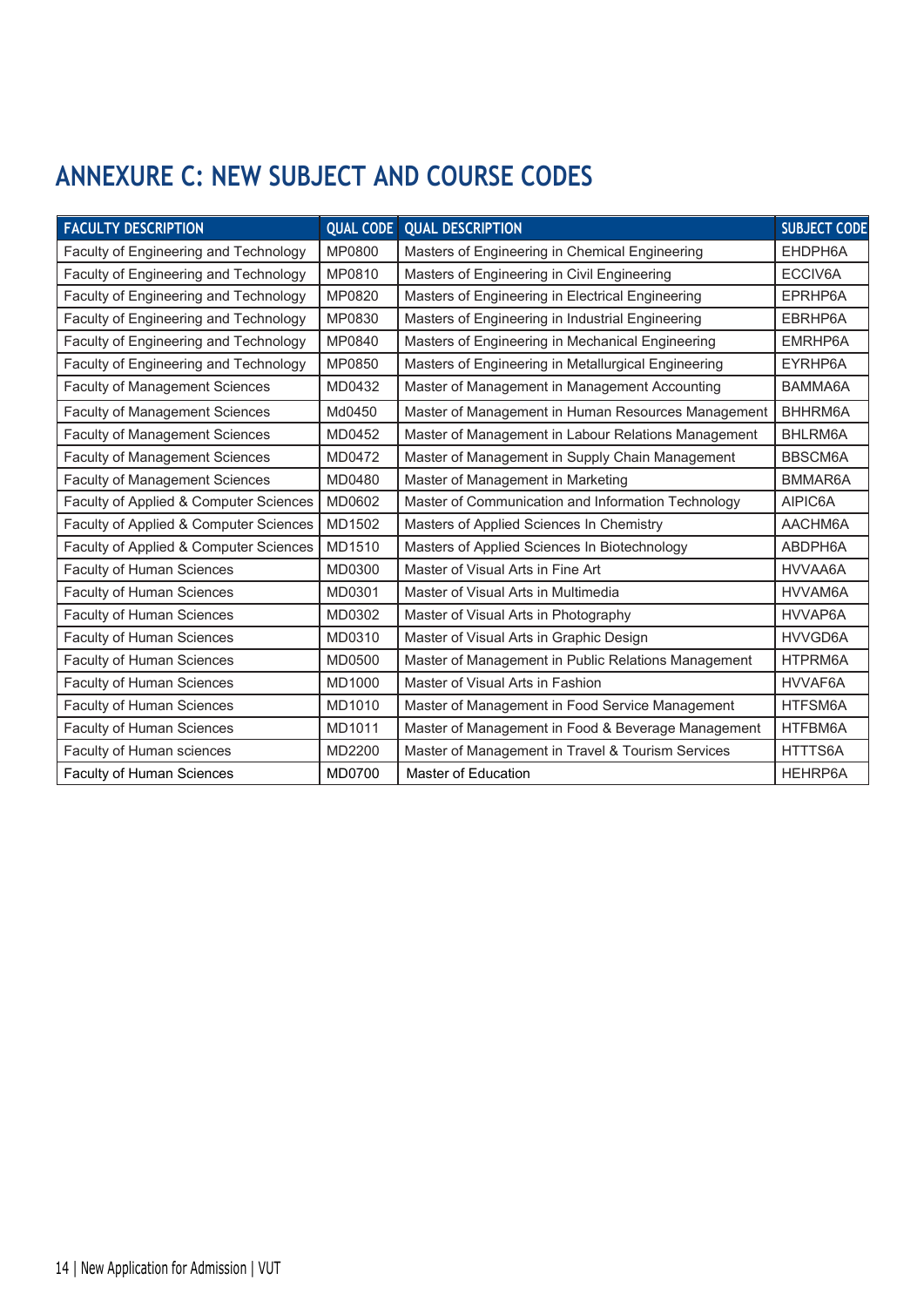### **FOROFFICEUSEONLY:HIGHERDEGREESUNIT**

| Student No.:               |     | Name: |  |
|----------------------------|-----|-------|--|
| App. Fee Paid:             | R   |       |  |
| Receipt No.:               |     | Date: |  |
| Into ITS:                  | By: | Date: |  |
| <b>Selection Decision:</b> |     | Date: |  |